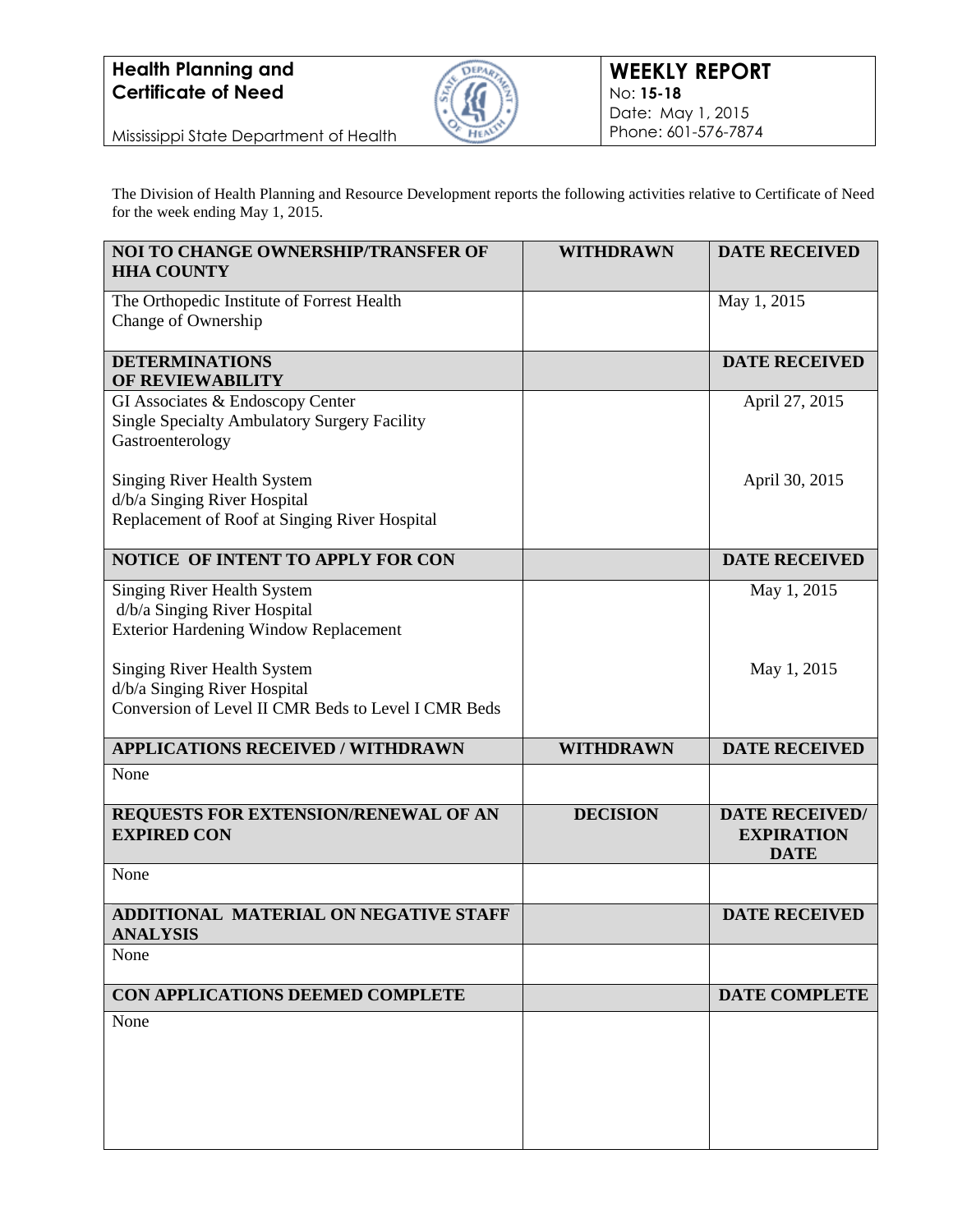## **Health Planning and Certificate of Need**



Mississippi State Department of Health

| <b>FINAL ORDERS ISSUED</b>                                                                                                                                                                                                                                                                   | <b>DECISION</b>    | <b>EFFECTIVE DATE</b>            |
|----------------------------------------------------------------------------------------------------------------------------------------------------------------------------------------------------------------------------------------------------------------------------------------------|--------------------|----------------------------------|
| CON Review HG-NIS-0214-001<br>Methodist Healthcare-Olive Branch<br>Percutaneous Coronary Intervention (PCI) Services<br><b>Absent Open-Heart Surgery Services</b><br>Capital Expenditure: \$0<br>Location: Olive Branch, Desoto County,<br>Mississippi                                       | Approved           | April 30, 2015                   |
| <b>SIX-MONTH EXTENSION REQUESTS</b>                                                                                                                                                                                                                                                          | <b>DECISION</b>    | <b>EXPIRATION</b><br><b>DATE</b> |
| None                                                                                                                                                                                                                                                                                         |                    |                                  |
| <b>HEARINGS DURING THE COURSE OF REVIEW</b>                                                                                                                                                                                                                                                  | <b>REQUESTED</b>   | <b>DATE</b><br><b>SCHEDULED</b>  |
| <b>CON Review Number: HG-NIS-1214-021</b><br>River Oaks, LLC d/b/a River Oaks Hospital<br>Establishment of a Diagnostic Catheterization and PCI<br>Services and Acquisition of Related Equipment<br>Capital Expenditure: \$900,000<br>Location: Flowood, Rankin County, Mississippi          |                    |                                  |
| Requestor(s): St. Dominic-Jackson Memorial Hospital                                                                                                                                                                                                                                          | March 6, 2015      | To Be Scheduled                  |
| Mississippi Baptist Medical Center, Inc. d/b/a Mississippi<br><b>Baptist Medical Center</b>                                                                                                                                                                                                  | March 11, 2015     | To Be Scheduled                  |
| <b>CON Review Number: ASC-NIS-0614-008</b><br>Madison Physician Surgery Center<br>Establishment of a Multi-Specialty Ambulatory Surgery<br>Center<br>Capital Expenditure: \$1,869,414.00<br>Location: Madison, Madison County, Mississippi<br>Requestor(s): Madison Physician Surgery Center | September 10, 2014 | To Be Scheduled                  |
| <b>CON Review: HG-RLS-1210-039</b><br>Patients' Choice Medical Center, Raleigh<br>Lease/Relocation of 10 Chemical Dependency Beds &<br>Offering of Adult Chemical Dependency Services<br>Capital Expenditure: \$58,400                                                                       |                    |                                  |
| Requestor: Alliance Health Center, Meridian                                                                                                                                                                                                                                                  | March 16, 2011     | To Be Scheduled                  |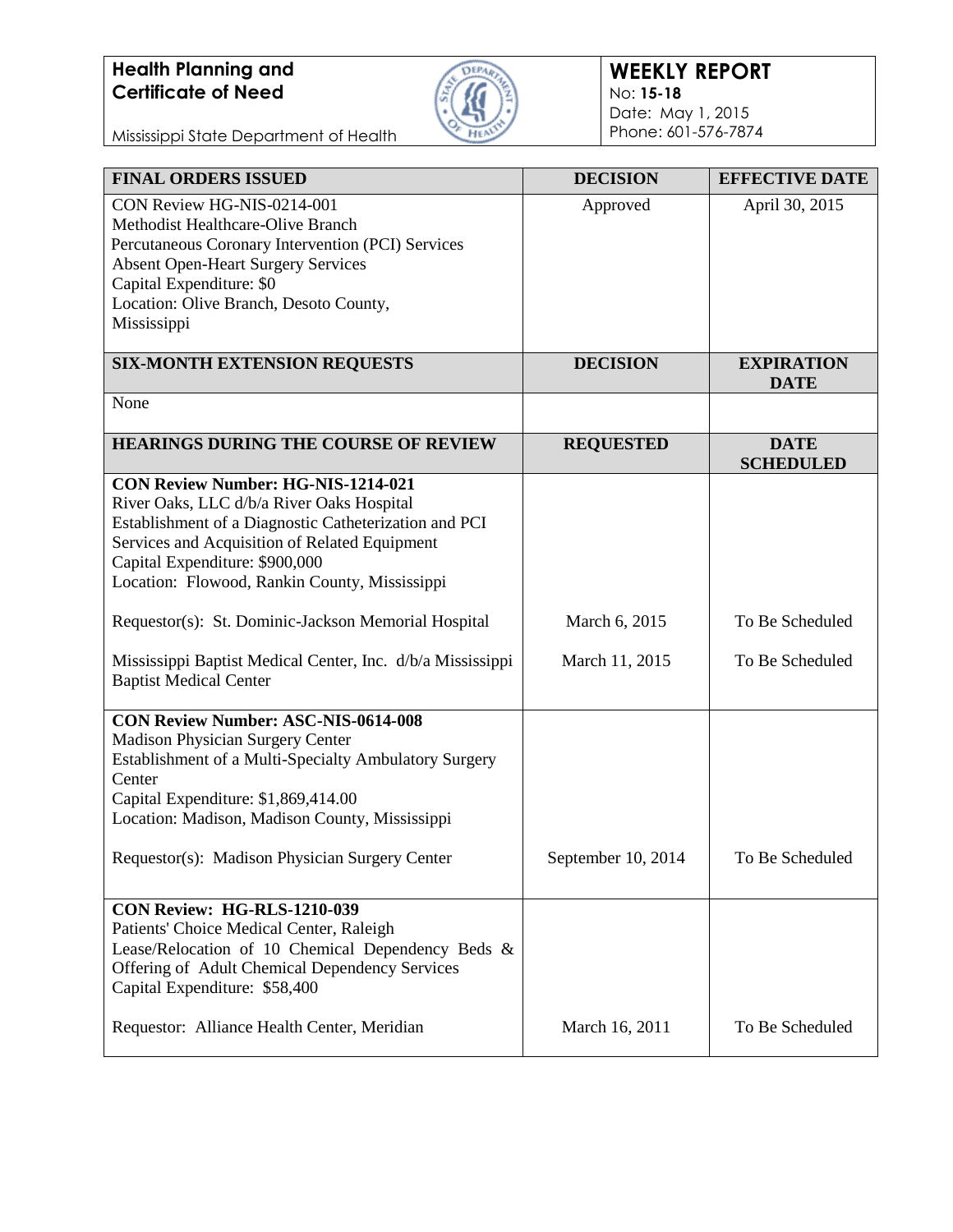

Mississippi State Department of Health

| CON Review: FSF-NIS-0610-025                                                               |                        |                 |
|--------------------------------------------------------------------------------------------|------------------------|-----------------|
| Gumtree Imaging, LLC Tupelo                                                                |                        |                 |
| Acquisition/Establishment and Offering of MRI Services<br>Capital Expenditure: \$1,090,000 |                        |                 |
|                                                                                            |                        |                 |
| Requestor: The Imaging Center at Gloster Creek Village                                     | <b>August 26, 2010</b> | To Be Scheduled |
| <b>CON Review: ESRD-NIS-0908-031</b>                                                       |                        |                 |
| Fresenius Medical Care-Calhoun City                                                        |                        |                 |
| Establish/Const of a 6-Station ESRD Facility in                                            |                        |                 |
| <b>Calhoun County</b>                                                                      |                        |                 |
| Capital Expenditure: \$462,471                                                             |                        |                 |
| Requestor: Fresenius Medical Care                                                          | March 9, 2010          | To Be Scheduled |
| CON Review: ESRD-NIS-0908-034                                                              |                        |                 |
| Fresenius Medical Care-West Point                                                          |                        |                 |
| Establish/Const of a 10-Station ESRD Facility in                                           |                        |                 |
| Clay County                                                                                |                        |                 |
| Capital Expenditure: \$380,000                                                             |                        |                 |
| Requestor: Fresenius Medical Care                                                          | March 9, 2010          | To Be Scheduled |
| CON Review: ESRD-NIS-0908:035                                                              |                        |                 |
| Fresenius Medical Care-Water Valley                                                        |                        |                 |
| Establish/Const. of a 6-Station ESRD facility in                                           |                        |                 |
| Yalobusha County                                                                           |                        |                 |
| Capital Expenditure: \$462,471                                                             |                        |                 |
| Requestor: Fresenius Medical Care                                                          | March 9, 2010          | To Be Scheduled |
| CON Review: FSF-NIS-0808-024                                                               |                        |                 |
| Advanced Medical Imaging of Greenville, LLC                                                |                        |                 |
| Provision of MRI Services in Washington County                                             |                        |                 |
| Capital Expenditure: \$0                                                                   |                        |                 |
| Requestor: Delta Regional Medical Center                                                   | December 3, 2008       | To Be Scheduled |
| CON Review: FSF-NIS-0807-018                                                               |                        |                 |
| Desoto Imaging and Diagnostics, LLC                                                        |                        |                 |
| <b>Establishment of Mobile PET Services</b>                                                |                        |                 |
| Capital Expenditure: \$0                                                                   |                        |                 |
| Requestor: Baptist Memorial Hospital - DeSoto                                              | December 3, 2007       | To Be Scheduled |
|                                                                                            |                        |                 |